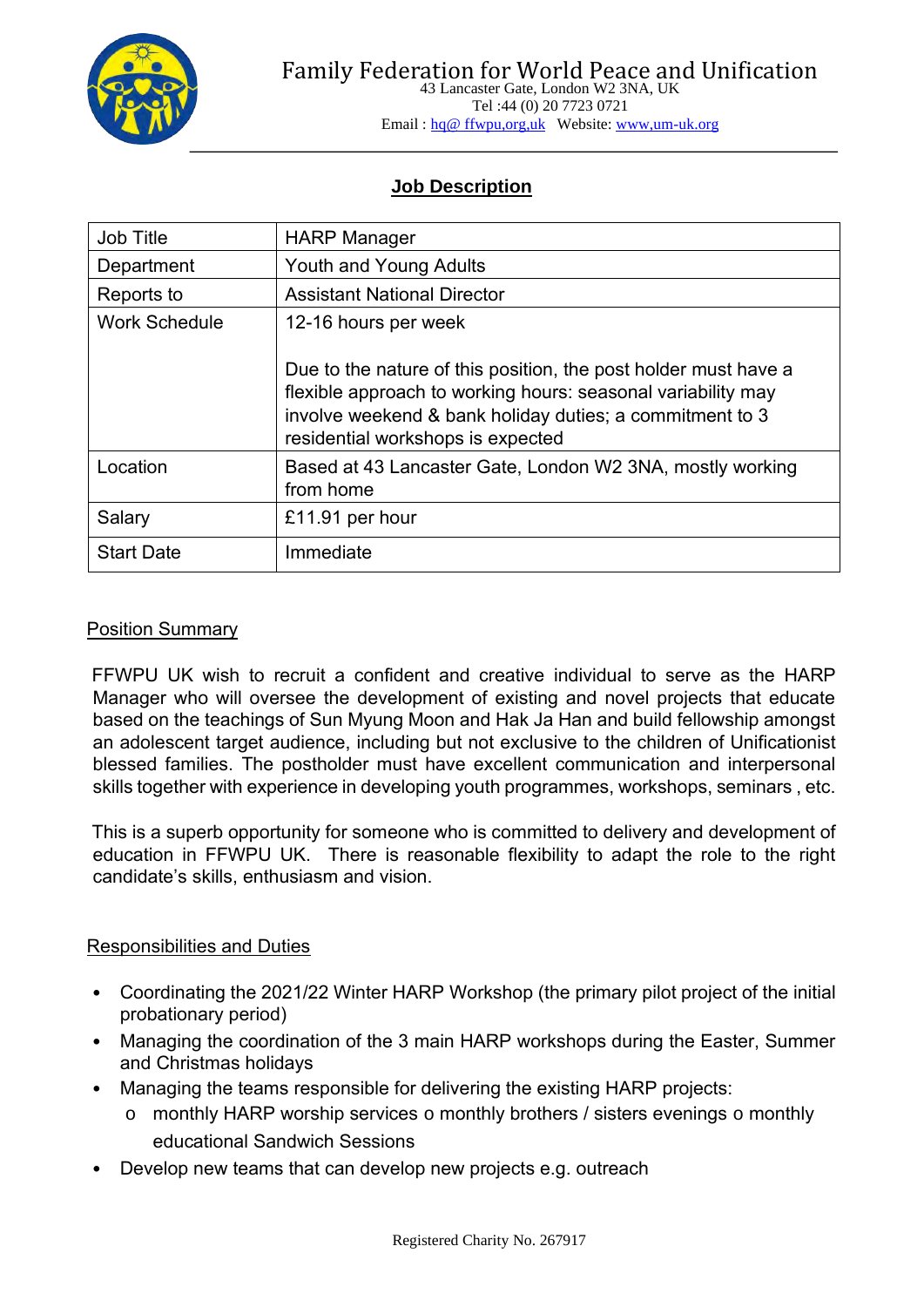

- Communicate with pastors about the development of pastoral care for adolescents and local HARP activities
- Work with other departments to support their educational objectives:
	- o Blessed Family Department including the the Blessing Information Days and the Il Shim Programme (both for adolescents and their parents)  $\circ$  Education

Department – seek consultation for all educational programmes, especially to create a 3-year repeating curriculum for all HARP workshops and programmes

- o HARP purity & character education
- Publicise materials, programmes and courses together with the FFWPU Communications Officer, as well as communicating directly with parents, pastors and adolescents through the Breeze management system about projects and programmes

# Essential Qualifications, Experience and Skills

- Experience in planning, developing and delivering workshops or programmes for youth
- Experience and awareness of FFWPU UK's children and youth work contexts
- Experience of, or the ability to engage with, virtual educational programmes
- Ability to recruit and support speakers and staff with regard to workshop content, record keeping, evaluation, etc.
- Strong organisational and administrative skills
- Good IT skills and ability with word processing, design and presentation software
- Ability to work in a team as well as on your own initiative
- Flexibility with working hours and ability to travel, with some trips necessitating overnight stays

# Personal Attributes

- This role is subject to an Occupational Requirement (OR) that the successful applicant is a practising FFWPU member who is commited to the values, beliefs and behaviours set out in the teachings of Sun Myung Moon and Hak Ja Han
- Strong commitment to FFWPU's mission, vision and values
- A "hands on" person who is also capable of strategic thinking and planning
- Willing to work within the FFWPU structures and procedures
- Self-motivated with an engaging level of enthusiasm
- Self-confident and credible, with a voice of authroity as appropriate
- Capacity for self-reflection and a commitment to accountability, learning and personal growth
- Willing to generate and develop ideas and new ways of working

# Job Dimensions

The post holder has line management responsibility for FFWPU UK employees and volunteers. He/she has budgetary responsibility.